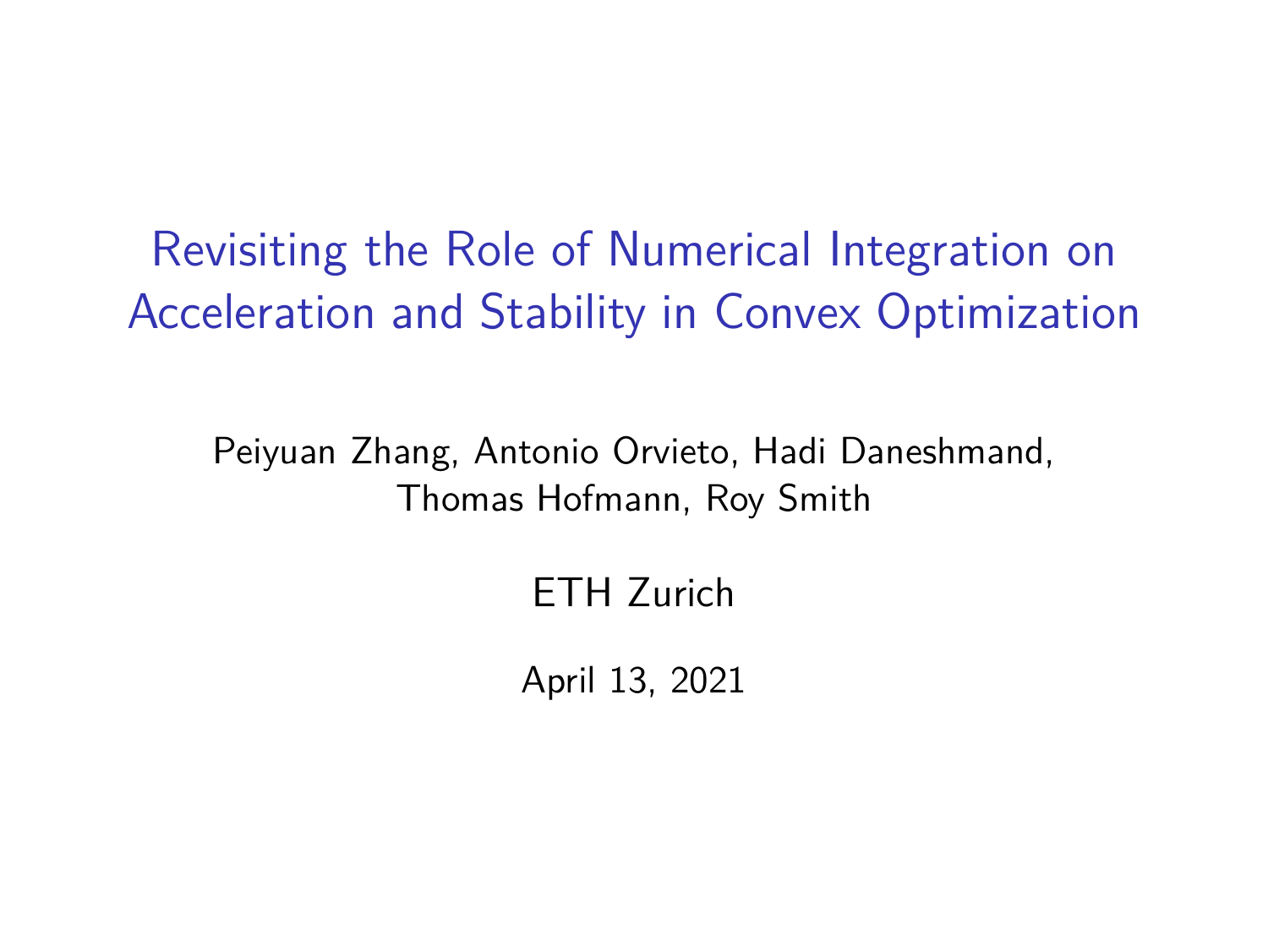### Acceleration in first-order optimization

We consider the unconstrained smooth minimization problem min *<sup>x</sup>∈*R*<sup>d</sup> f*(*x*)*.*

Suppose *f* is *L*-smooth and *µ*-strongly convex, i.e.

 $\mu I \preceq \nabla^2 f(x) \preceq L I$ ,

 $\mathsf{acceleration}{\rightarrow}$  iteration  $\{x_k\}_{k=1}^\infty$ , has following convergence rate *f*(*x*<sub>*k*</sub>) *− f*(*x*<sup>\*</sup>) ≤ *C*(1 *−*  $\sqrt{\mu/L}$ )<sup>*k*</sup>.

In contrast, gradient descent (GD) converges in a slow rate as *f*(*x*<sub>*k*</sub>) *− f*(*x*<sup>\*</sup>) ≤ *C*(1 *− µ*/*L*)<sup>*k*</sup>.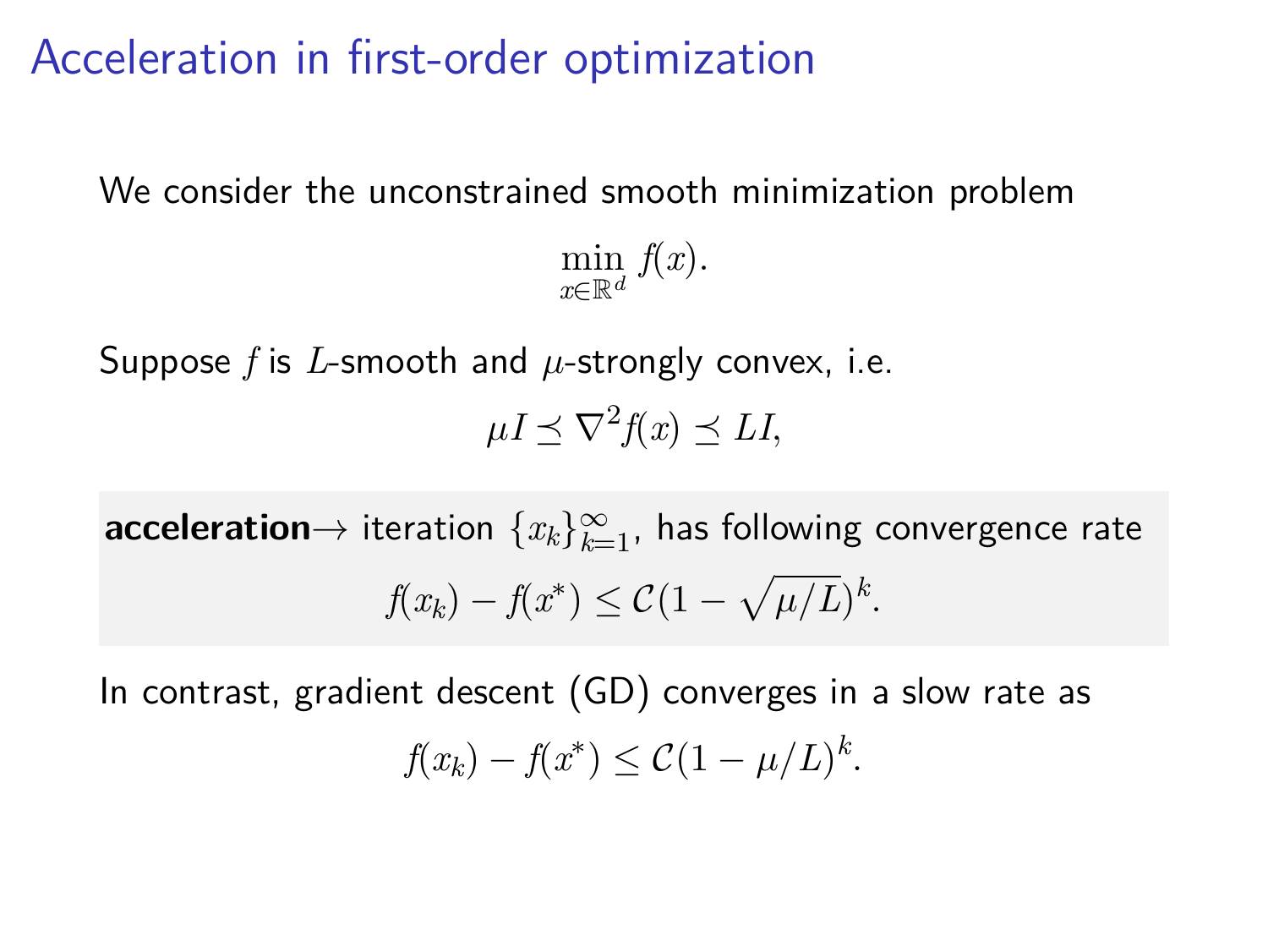# Puzzling mechanism of acceleration

Most famous accelerated first-order gradient methods:

▶ Heavy-ball (HB) — Polyak, 1964

$$
x_{k+1} = x_k - s \nabla f(x_k) + \beta (x_k - x_{k-1})
$$

▶ Nesterov's accelerated gradient (NAG) — Nesterov, 1983

$$
x_{k+1} = x_k - s\nabla f(x_k) + \beta(x_k - x_{k-1}) + \underbrace{\beta(\nabla f(x_k) - \nabla f(x_{k-1}))}_{\text{Gradient correction}}.
$$

- *•* HB *→* local acceleration (around solution),
- *•* NAG *→* global acceleration.

**Mechanism behind Nesterov's acceleration has puzzled people in decades.**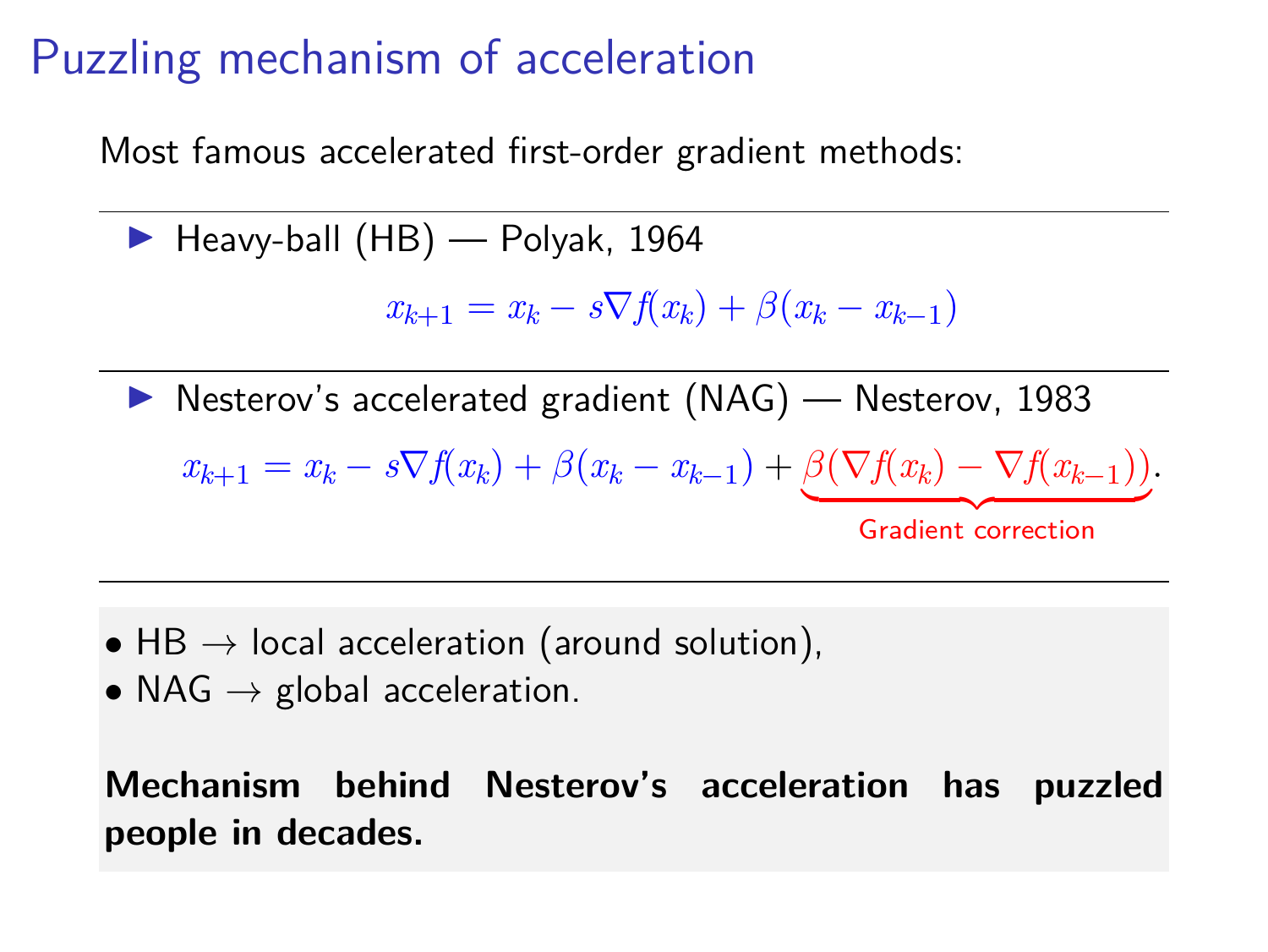#### Acceleration from continuous perspective

▶ The ODE limit of GD is the gradient flow (GF), i.e.

$$
\dot{X} = -\nabla f(X),\tag{GF}
$$

which converges in rate  $O(e^{-\mu t})$ .

▶ For accelerated optimizers, Su et al. (2015) studied second order damping ODE

$$
\ddot{X} + 2\sqrt{\mu}\dot{X} + \nabla f(X) = 0,
$$
 (NAG-ODE)

 $\overline{\text{converging}}$  in rate  $\textit{O}(e^{-\sqrt{\mu}t})$ , as limit of both HB and NAG. The model does not reflect the difference between two iters.

▶ To overcome this, Shi et al. (2019) introduced

 $\ddot{X} + (2\sqrt{\mu} + )$  $\sqrt{s}\nabla^2 f(X)$ ) $\dot{X}$  + *C*  $\nabla f(X)$  = 0 (NAG-HR-ODE)

for NAG to capture the gradient correction.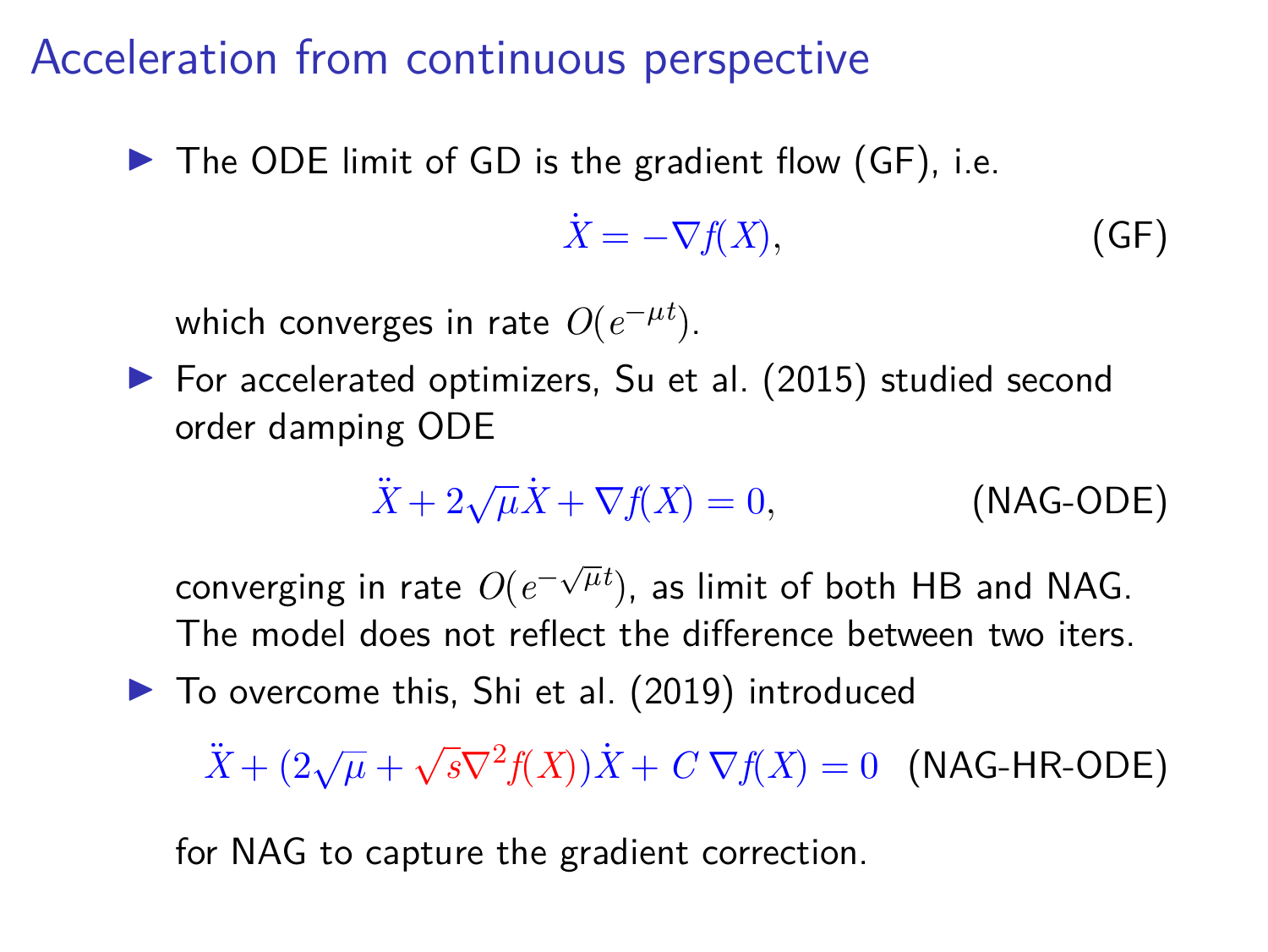#### Euler numerical integrators

Euler integrators are crucial when deriving discrete iterations from continuous dynamics. For a first order ODE with two variables  $(X, V) := (X, X)$ 

$$
\begin{cases} \dot{X} = g(X, V) \\ \dot{V} = h(X, V), \end{cases}
$$

Euler integrator with step-size *<sup>√</sup> s* has several variants of different properties:

Explicit:

\n
$$
\begin{cases}\n x_{k+1} - x_k = \sqrt{s}g(x_k, v_k) \\
 v_{k+1} - v_k = \sqrt{s}h(x_k, v_k)\n\end{cases}
$$
\n(EE)

\nSemi-implicit:

\n
$$
\begin{cases}\n x_{k+1} - x_k = \sqrt{s}g(x_k, v_k) \\
 v_{k+1} - v_k = \sqrt{s}h(x_{k+1}, v_{k+1}).\n\end{cases}
$$
\n(SIE)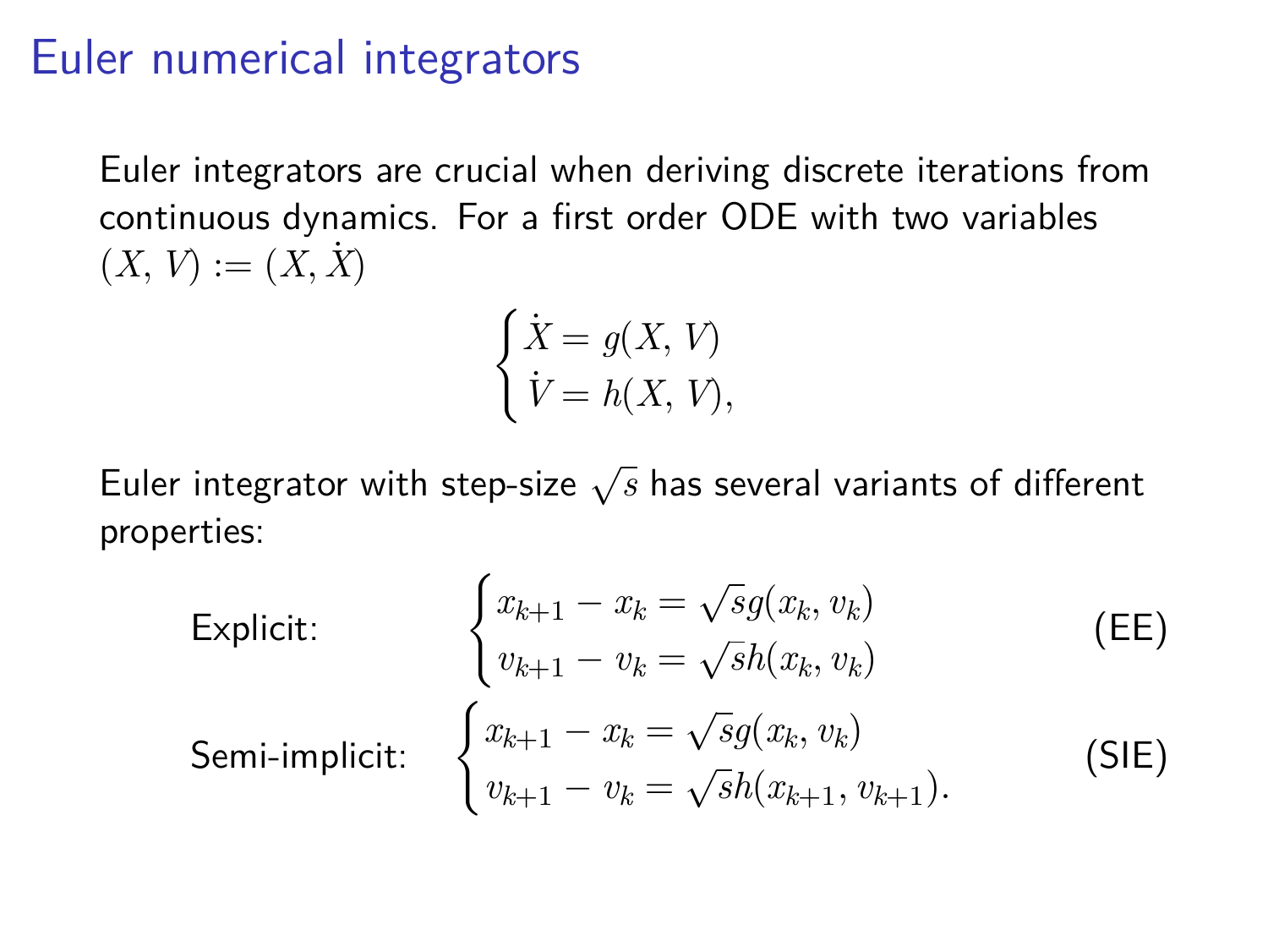#### Acceleration as symplectic integration symplectic integration Accelerated flow 2

Shi et al. (2019), Muehlebach & Jordan (2019) and França et al. (2020) suggest close relationship between stability (symplecticity) of numerical integrators and acceleration.

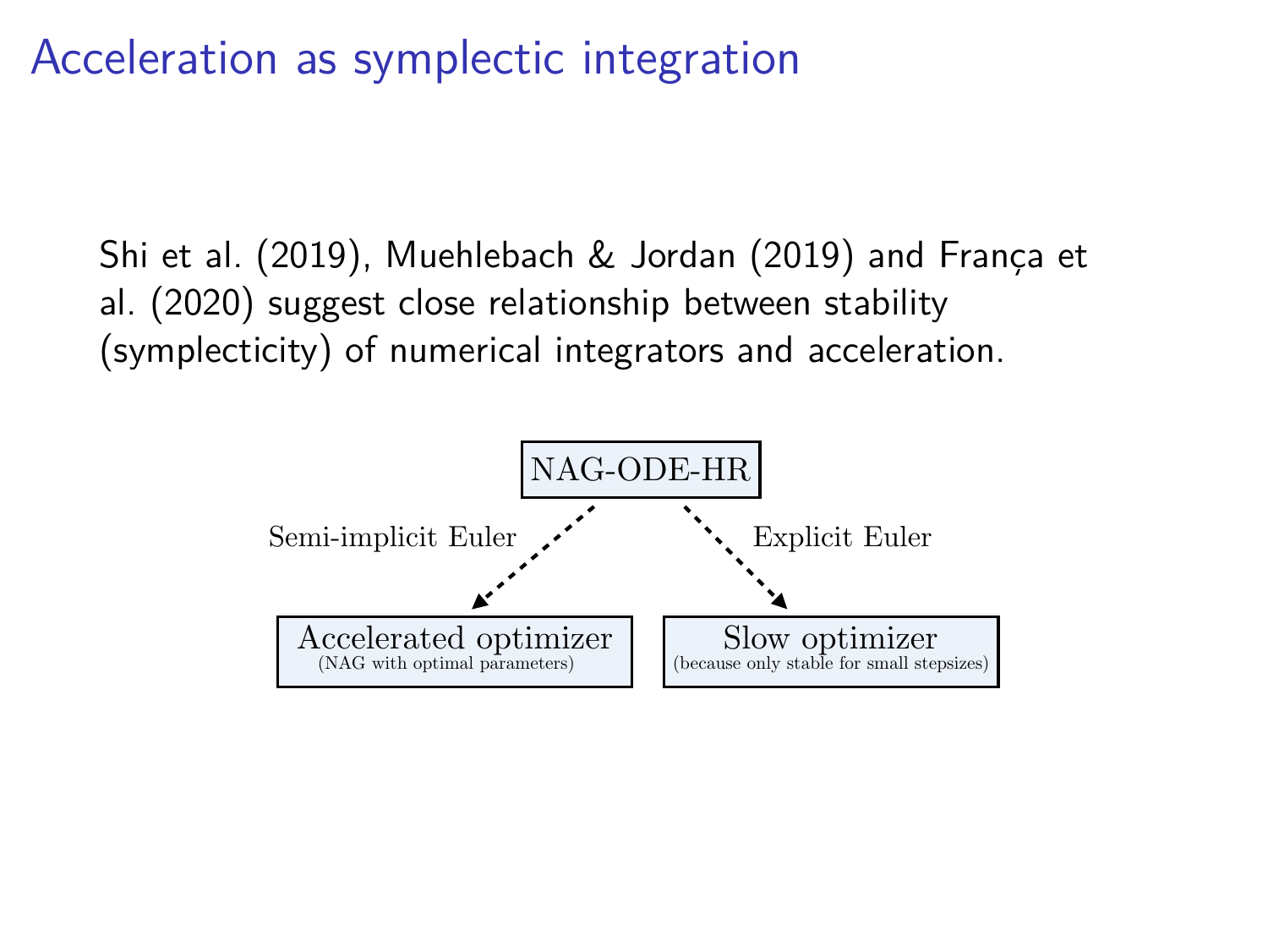# Our hypothesis

Instead, this paper argues the choice of numerical integrator is not the sole decisive factor in achieving acceleration.

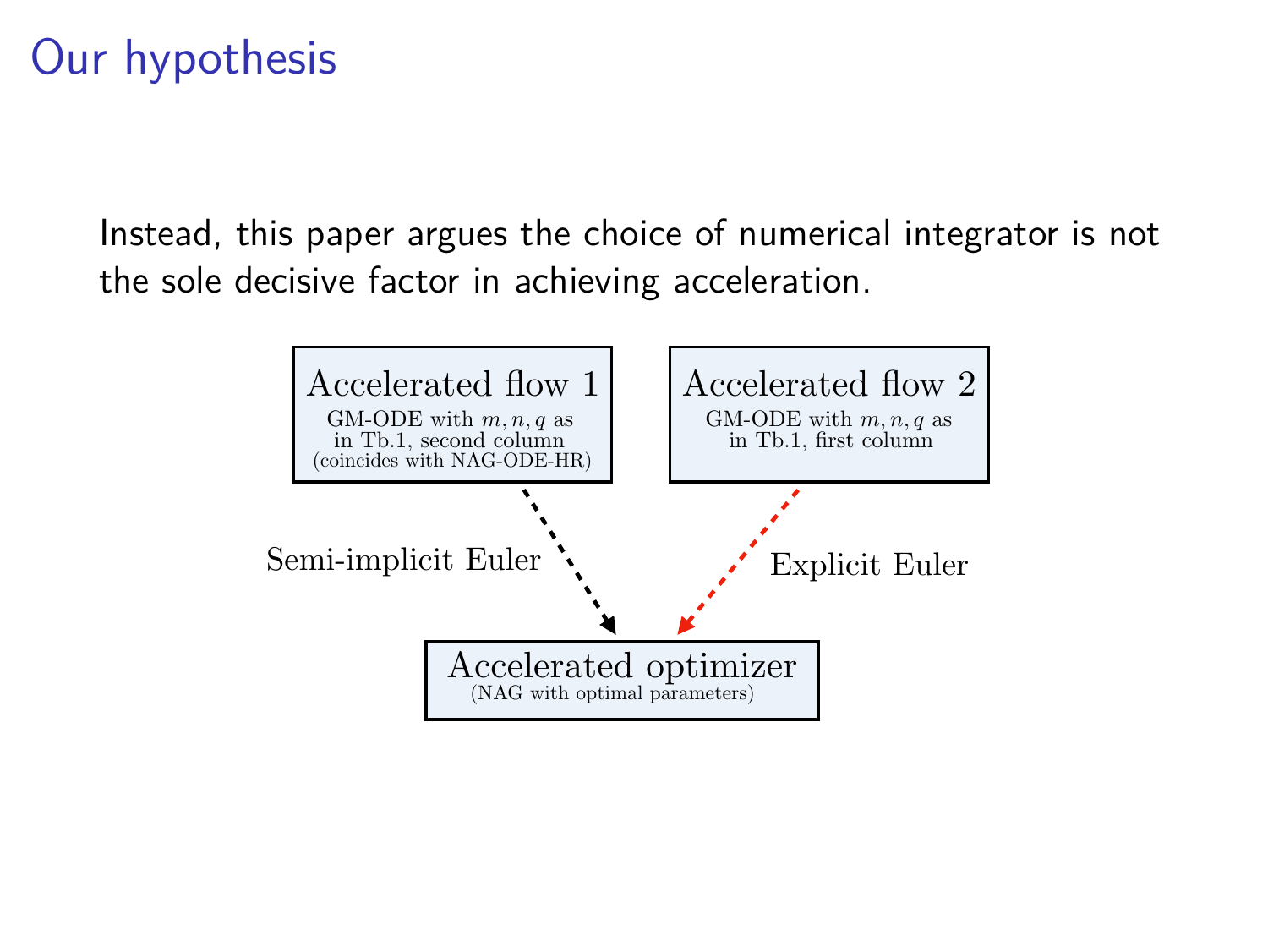### A novel model for momentum methods

To this end, a general ODE parameterized by (*m, n, q*) is proposed

$$
\begin{cases}\n\dot{X} = -m\nabla f(X) - nV \\
\dot{V} = \nabla f(X) - qV.\n\end{cases}
$$
\n(GM-ODE)

The generality allows us to examine the relationship between numerical integrator and acceleration more rigorously.

|                      | m. |     |
|----------------------|----|-----|
| <b>Gradient Flow</b> |    | any |
| NAG-ODE              |    |     |
| NAG-HR-ODE           |    |     |

Table 1: Existing continuous model as special case of the novel GM-ODE.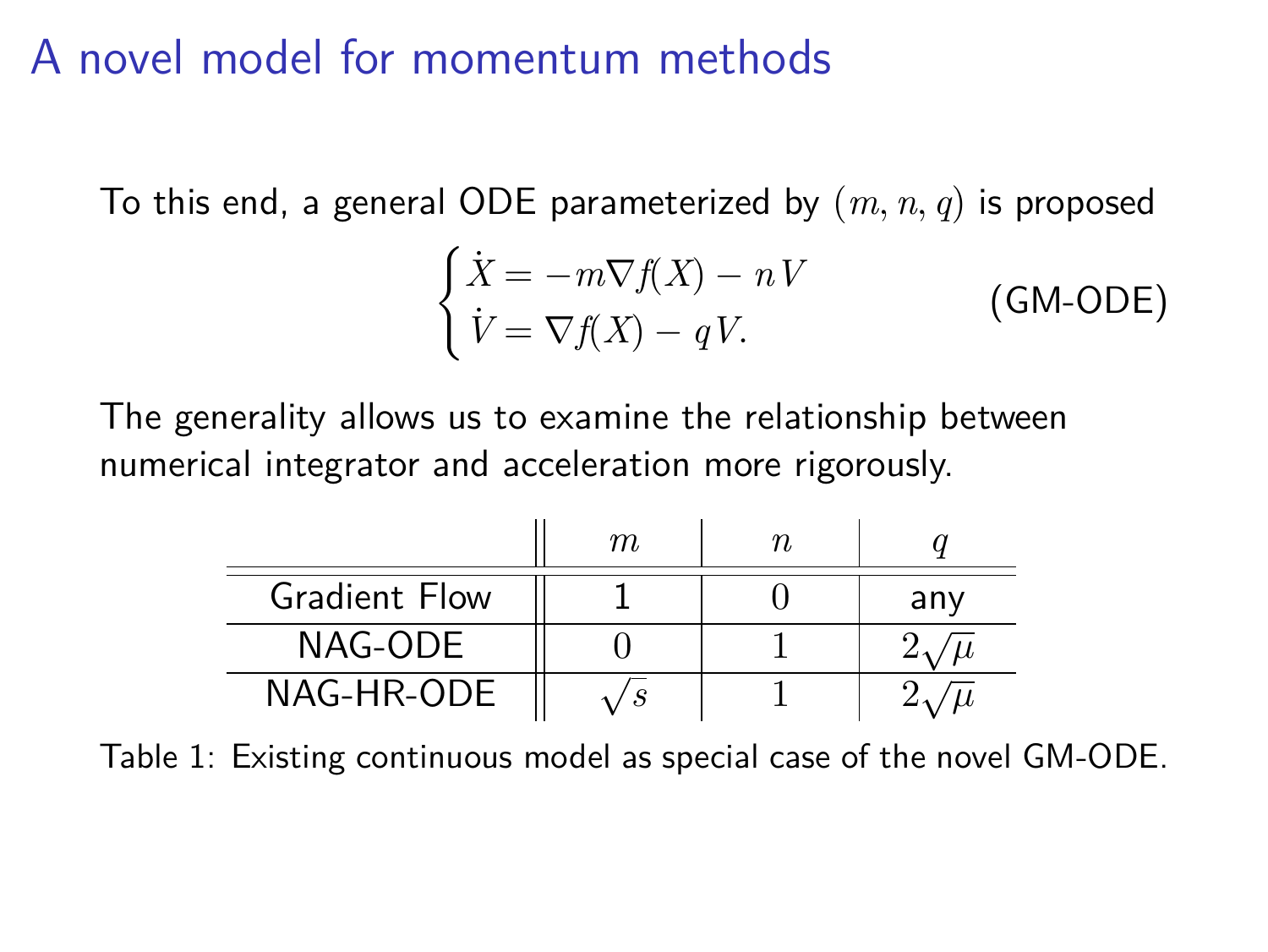# Stability of continuous dynamics

With following Lyapunov function

$$
L(x, v) = (qm + n)(f(x) - f(x^*))
$$
  
+  $\frac{1}{4} ||q(x - x^*) - nv||^2 + \frac{n(qm + n)}{4} ||v||^2$ ,

we prove that the trajectory (*X, V*) of GM-ODE asymptotically  $\,$  converges to the stable point  $(x^*,0)$  as

$$
L(X(t), V(t)) \le e^{-\gamma_1 t} L(X(0), V(0))
$$
  
where  $\gamma_1 := \min \left( \frac{\mu(n+qm)}{2q}, \frac{q}{2} \right)$ .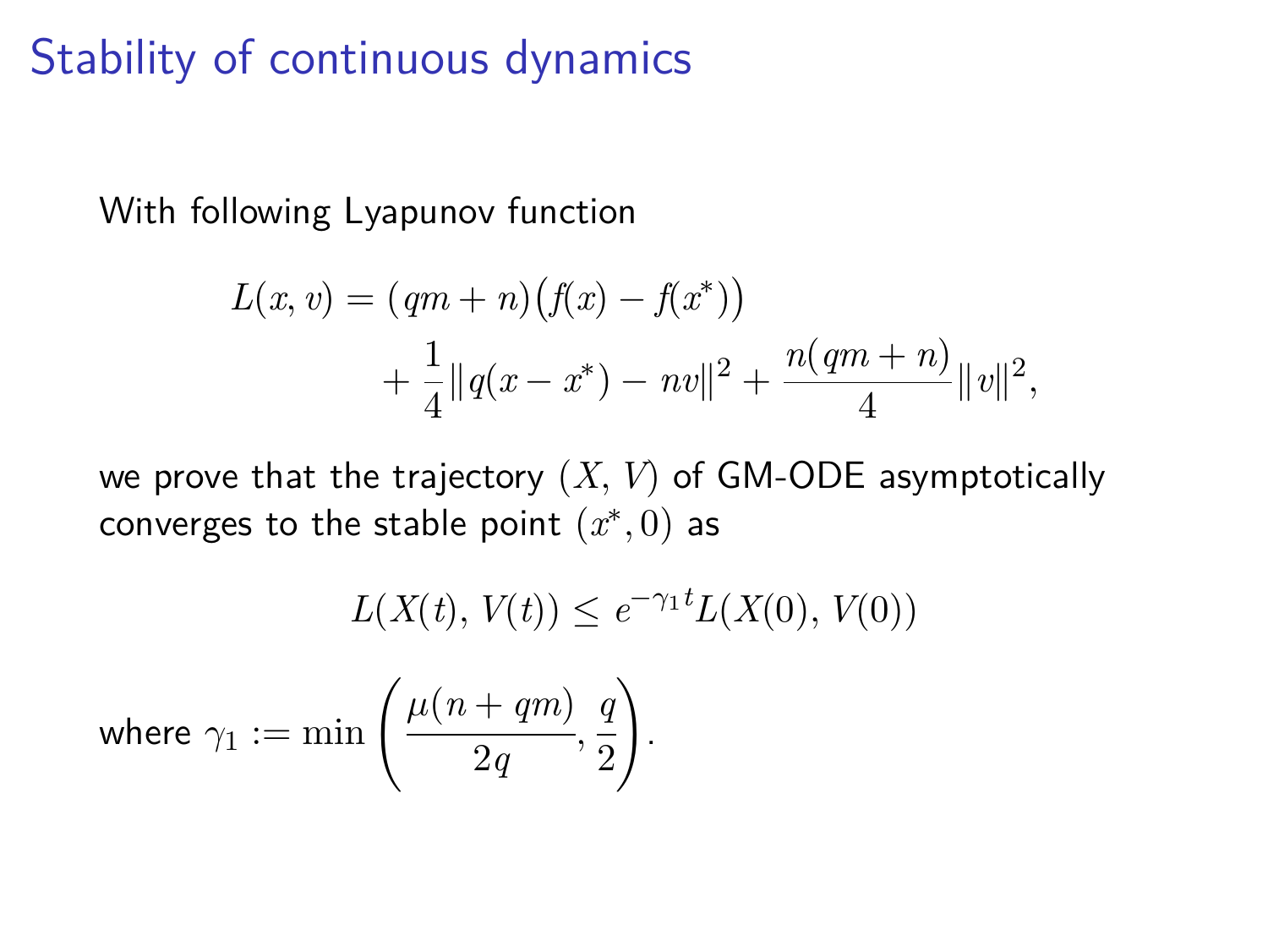#### Equivalence between integrators

Equivalence between semi-implicit and explicit Euler is proved by reparameterization.

**Lemma 1.** (Informal) *Any semi-implicit discretization of GM-ODE with parameters* (*mSIE, nSIE, qSIE*) *can be viewed as explicit Euler* discretization of GM-ODE with parameters  $(m_{EE}, n_{EE}, q_{EE})$  if fol*lowing condition holds:*

$$
m_{\text{EE}} = m_{\text{SIE}} + \sqrt{s} n_{\text{SIE}}, \quad n_{\text{EE}} = (1 - q\sqrt{s}) n_{\text{SIE}}.
$$

=*⇒* **energy-preservation/geometric properties of semi-implicit (symplectic) integration are not strictly necessary to achieve acceleration.**

Claimed in Shi et al. (2019), Muehlebach & Jordan (2019) and França et al. (2020)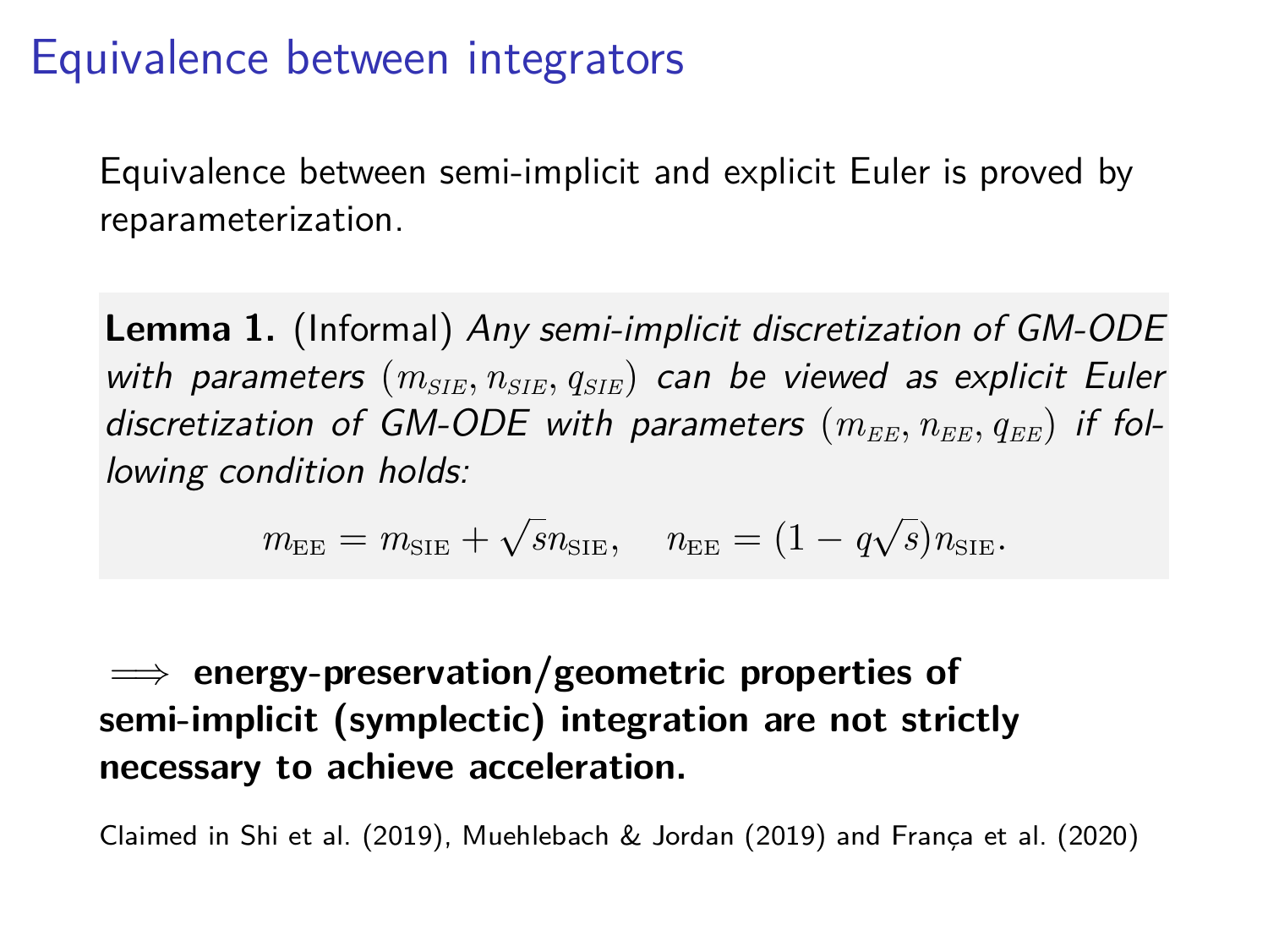Semi-implicit is unsurprisingly accelerated

*→* Not surprisingly, we reconfirm the acceleration of semi-implicit Euler.

**Thm 2.** (Informal) *Assume f is L-Lipschitz and µ-strongly convex. If some parameter condition is satisfied, the iteration*  $\{x_k\}_{k=0}^\infty$  *of semi-implicit Euler of GM-ODE yields accelerated convergence*  $f(x_k) - f(x^*) \leq C_1(1 - C_2\sqrt{\mu/L})^k$ .

=*⇒* The generality of GM-ODE allows to prove acceleration of novel momentum methods like QHM (Ma et al., (2018)).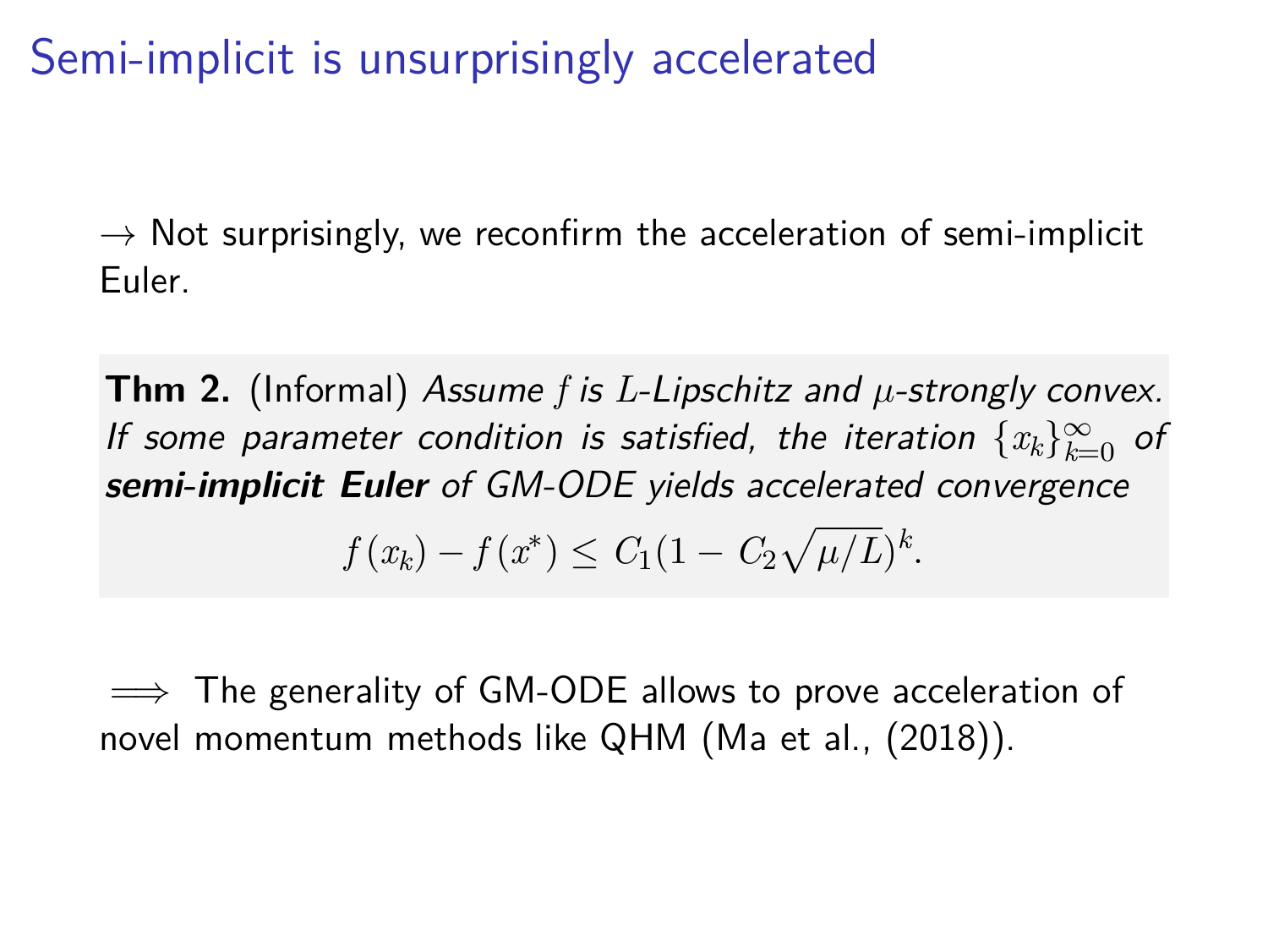# Acceleration of Explicit Euler

*→* By equivalence, explicit Euler is **also** proved to accelerate.

**Lemma 2.** (Informal) *Assume f is L-Lipschitz and µ-strongly convex. If some parameter condition is satisfied, the iteration*  $\{x_k\}_{k=0}^\infty$ *of explicit Euler of GM-ODE yields accelerated convergence*

$$
f(x_k) - f(x^*) \le C_1 (1 - C_2 \sqrt{\mu/L})^k.
$$

=*⇒* The old notion that

**Explicit Euler is inferior in acceleration due to its unstable nature**

is rejected by the above results.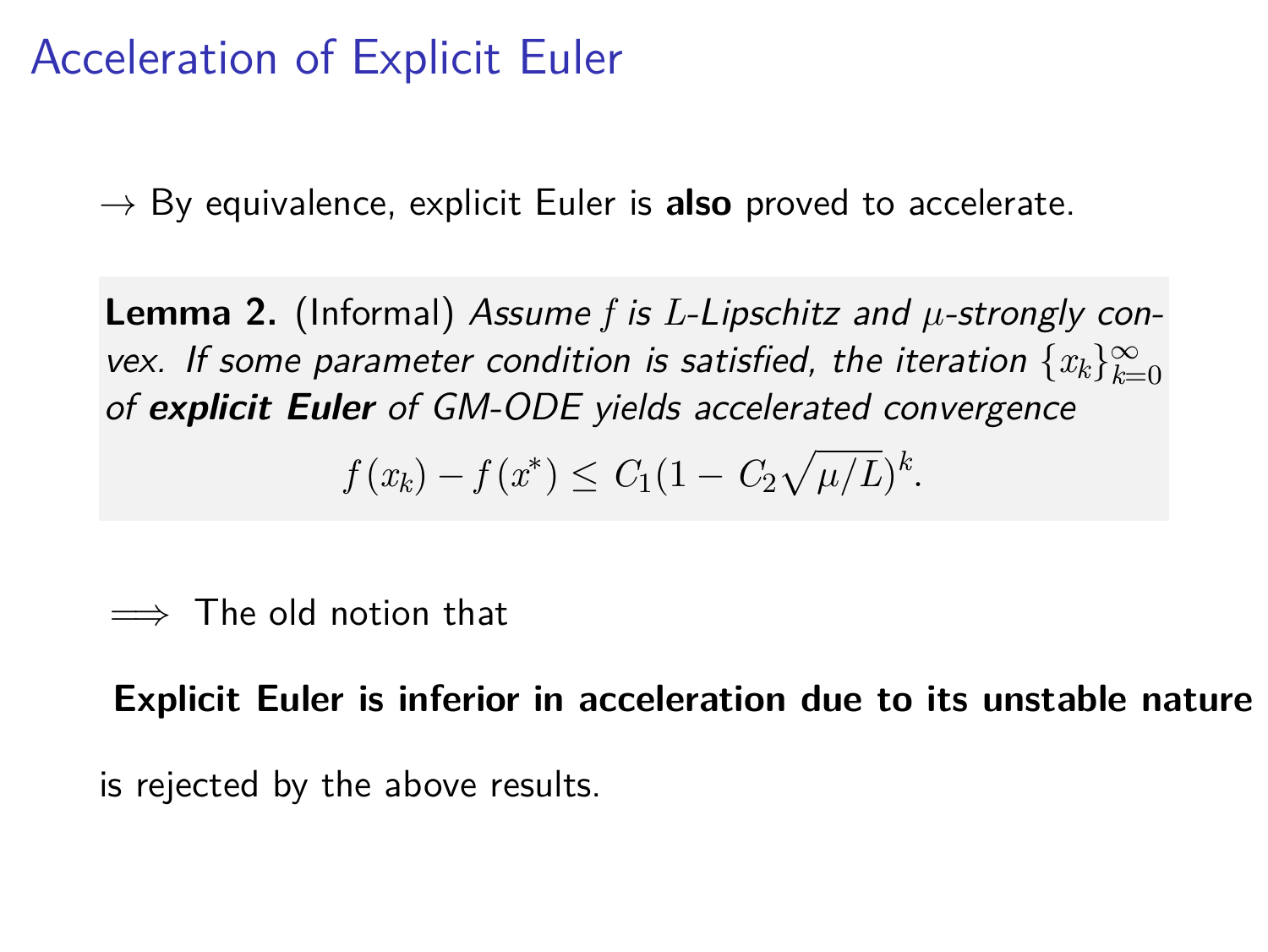# Simple experimental validation

This is also verified by empirical results.



Figure 1: Quadratic loss: SIE vs. EE. To show SIE and EE are neither superior nor inferior to each other, in each subplot, we use the same parameters for both SIE and EE discretization.

=*⇒* Stability and convergence is determined by joint choice of parameters and numerical integrator.